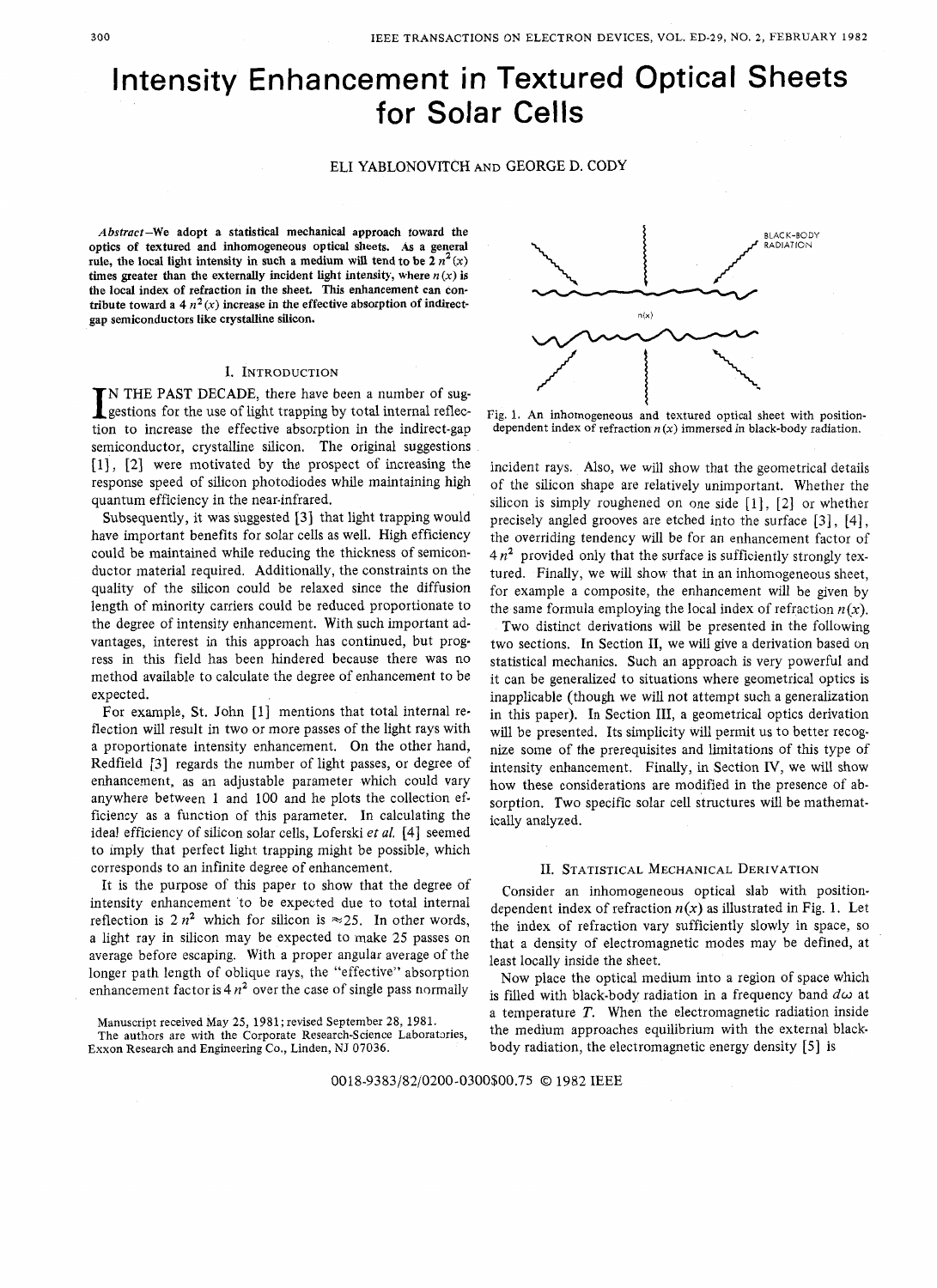

Fig. **2.** Two optical sheets with qualitatively different surface textures. (a) Angular randomization and intensity enhancement do occur. (b) In a plane-parallel slab, there is no angular randomization and no intensity enhancement.

$$
U = \frac{\hbar \omega}{\exp \{\hbar \omega / kT\} - 1} \frac{d\Omega k^2 dk}{(2\pi)^3}.
$$
 (1)

This is the standard Planck formula for black-body radiation in a vacuum, but as Landau and Lifshitz show  $[5]$ , it can be adapted to any optical medium by making  $k = n\omega/c$ . In addition, the energy density may be changed to an intensity *I*  (power per unit area), by multiplying (1) by the group velocity  $v_g = d\omega/dk$ . Making both changes in (1) we obtain

$$
I \equiv Uv_g = \frac{\hbar \omega}{\exp \{\hbar \omega / kT\} - 1} \frac{d\Omega n^2 \omega^2}{(2\pi)^3 c^2} d\omega.
$$
 (2)

This differs from the vacuum black-body intensity simply by the factor  $n^2$ . Therefore, the intensity of light in a medium which is in equilibrium with external black-body (bb) radiation is  $n^2$  times greater

$$
I_{\rm int}(\omega, x) = n^2(\omega, x) I_{\rm ext}^{\rm bb}(\omega).
$$
 (3)

This factor comes about simply due to the fact that the density of states in such a medium is proportional to *n2* and the equipartition theorem guarantees equal occupation of the states, internal as well as external.

Now let us decide whether or to what degree the situation changes when an arbitrary external radiation field replaces the black-body radiation. Since we are considering a transparent medium, inelastic events such as absorption and reemission at another frequency are not permitted. Therefore, each spectral component may be considered individually. In this circumstance, departure of the external field from an exact blackbody frequency distribution will not affect (3), which will remain valid separately at each frequency *w.* 

**A** much more serious question, which will be the main focus of this paper, is: What happens when the external radiation field departs from the isotropic distribution of black-body radiation? This situation is illustrated in Fig.  $2(a)$ , where the external light is shown to be collimated. If the surface of the optical sheet is quite irregular in shape, then the light rays,

upon entering the medium, will lose all memory of the external incident angle after the first, or at most the second, scattering from a surface. In other words, all correlation with the external angle will be lost almost immediately upon refraction or total internal reflection, especially when averaged over the illuminated surface of the sheet. If this condition is satisfied, then a collimated incident beam of intensity *Iext* will produce, inside the optical sheet, a random angular distribution of light, no matter which direction the beam happens to be coming from. Therefore, a collimated beam, when subdivided so that it illuminates the optical medium equally from all directions produces identical internal light distributions under those respective conditions. The condition of isotropic illumination is, however, equivalent to that of black-body illumination. Therefore, **(3)** remains valid whether the external field is isotropic as in the black-body case or whether it is collimated.

$$
I_{\rm int}(\omega, x) = n^2(\omega, x) I_{\rm ext}(\omega).
$$
 (4)

Equation (4) will be corrected for certain surface transmission factors in Section 111, but it is a key formula in this paper. It rests on the assumption that all correlation of the internal rays with the external angle of incidence is lost almost immediately upon entering the medium and/or upon averaging over the illuminated surface. Even optical sheets with ordered surface textures will show the type of randomization we are discussing here. The reasons are as follows:

a) If light randomization does not occur upon the entering refraction, it can occur on the first internal reflection.

b) If not on the first reflection, then on the second.

c) If not then, it can still be the result of a spatial average over the illuminated surface area.

d) If not even then, it can still result from angular averaging due to motion of the source, like the sun moving through the sky.

In other words, there is a rather overwhelming tendency toward randomization in the angular distribution of light and toward the validity of (4), but it is not always satisfied.

Consider the simple plane-parallel slab shown in Fig. 2(b). Clearly, there is no intensity enhancement in that case.' To distinguish between the class of geometries for which (4) is valid and the class of geometries in which it is invalid is a problem in ergodic theory and in measure theory. We will not attempt in this paper to distinguish between these two classes mathematically in the measure theory sense. Instead, we will assume that the statistical approach is valid except in those few geometries where a cursory inspection shows that randomization cannot occur under any of the circumstances listed earlier, a) to d). Equation (4) will be valid provided any of those prerequisites, a) to d), is satisfied.

Now consider the situation shown in Fig. 3. In that geometry, the light is confined to a half space by the presence of a white reflective plane. In effect, the light intensity external to the optical sheet has been doubled by virtue of reflection from the white surface. The total intensity enhancement will then be given by

'Another situation in which **(4)** is not valid **is** an optically thick turbid sheet illuminated from only one side. In this case, angular averaging is no problem, but spatial averaging will be incomplete. The side of the sheet away from the source of illumination will be dark.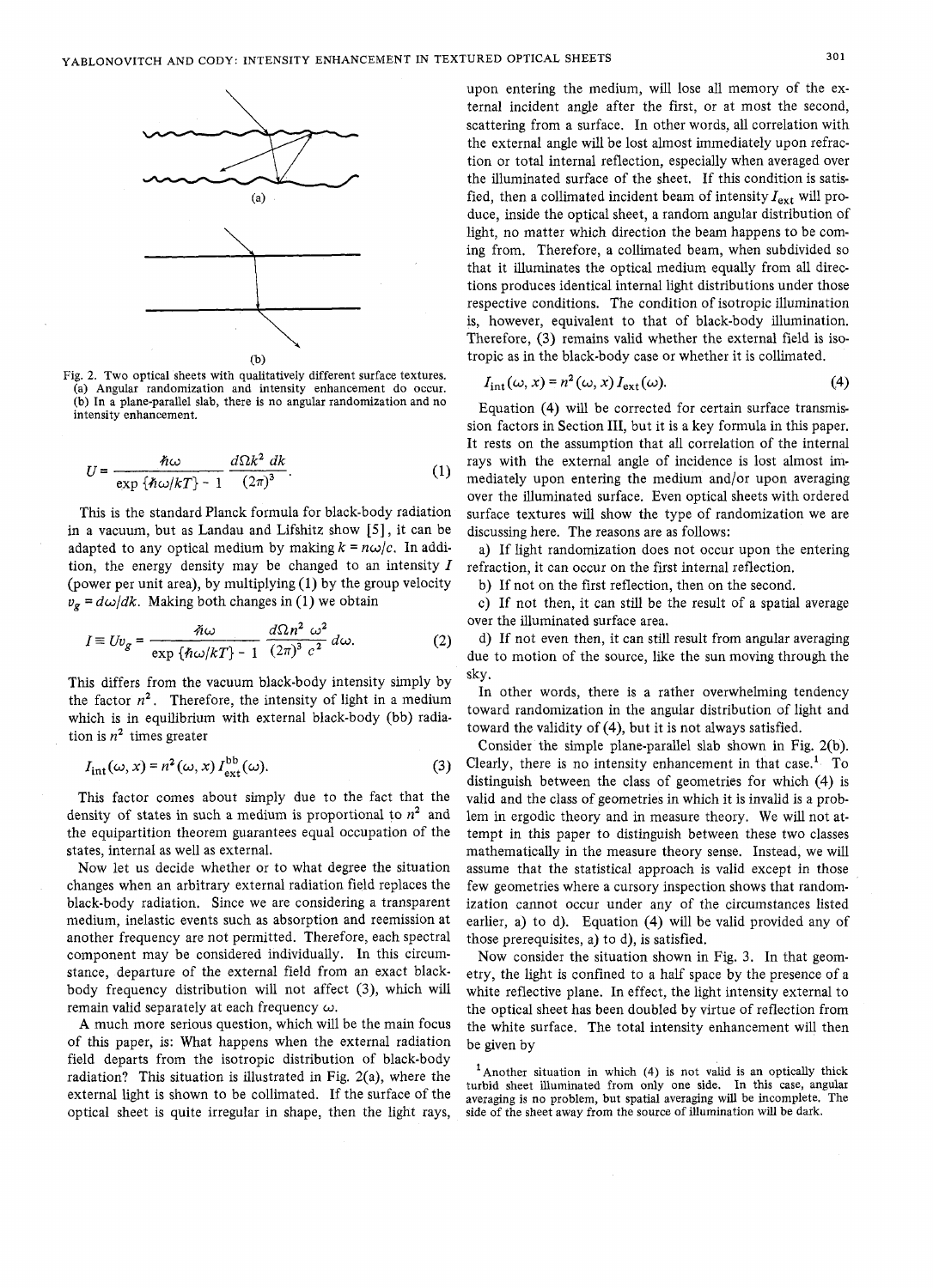

Fig. **3. A** white reflective surface effectively doubles the external intensity and increases the enhancement factor to **2** *n'.* 



Fig. **4.** The balance between incoming and outgoint radiation determines the internal intensity  $I_{int}$ .

$$
I_{\rm int}(\omega, x) = 2 n^2(\omega, x) I_{\rm inc}(\omega)
$$
 (5)

where  $I_{inc}(\omega)$  is the incident light intensity.

One of the key implicit assumptions that we have not emphasized earlier is that there be no absorption, either within the volume or on the surface of the medium. Optical absorption effects will be treated in Section IV.

The main conclusion of this section is that a statistical mechanical approach results in the intensity enhancement given in (5). The factor  $2n^2$  can be quite substantial; i.e., approximately 25 for silicon and approximately 15 for  $TiO<sub>2</sub>$ . Even conventional glass with an index of 1.5 has an enhancement factor equal to 4.5. In view of the importance of this result, we give an alternative derivation based on geometrical optics in the next section.

#### III. GEOMETRICAL OPTICS DERIVATION

Our approach is based on "Detailed Balancing" of the light which is incident on a small area element *dA,* and the light in the loss cone which escapes from it. Consider the geometry shown in Fig. 4. Let *Iinc* be the incident radiation power per area element  $dA$ . A fraction  $T_{inc}(\phi)$  of this light will be transmitted through the incoming interface, where  $\phi$  is the angle of incidence. This must be balanced by the internal radiation which escapes. Let us assume that the internal radiation is isotropic due to the randomizing influence of refraction and reflection from the textured interfaces as discussed in the previous section. Let  $B_{int}$  be the internal intensity per unit internal solid angle. The internal intensity *Iint* on both sides of an area element **dA** is given by

$$
I_{\rm int} = \int B_{\rm int} \cos \theta \ d\Omega
$$

where  $\cos \theta$  is the reduction of intensity on the area element due to oblique incidence. In this paper we will follow the convection that internal intensity  $I_{int}$  is bidirectional while the incident intensity  $I_{inc}$  is unidirectional. Therefore

$$
I_{\text{int}} = 2 \times 2\pi \int_0^{\pi/2} B_{\text{int}} \cos \theta \sin \theta \ d\theta
$$

 $I_{\text{int}} = 2\pi B_{\text{int}}$ .

Only a small fraction of this power per unit area will escape, The intensity which escapes is

since the loss cone solid angle is much less than 
$$
4\pi
$$
 steradians.  
The intensity which escapes is  

$$
I_{\text{esc}} = 2\pi \int_0^{\theta_C} \frac{I_{\text{int}}}{2\pi} T_{\text{esc}}(\theta) \cos \theta \sin \theta d\theta
$$
(6)

where *n* sin  $\theta_c = 1$  and  $\theta$  is the internal angle of incidence. If we substitute a weighted average transmission factor  $\overline{T_{\text{esc}}}$  for the angle-dependent surface transmission factor  $T_{\rm esc} (\theta),$  then the integral in (6) may be easily computed a weight<br>endent s<br>(6) may<br> $\overline{T_{\rm esc}}$ 

$$
I_{\rm esc} = I_{\rm int} \frac{\overline{T_{\rm esc}}}{2 n^2} \, .
$$

If we now apply the principle of "Detailed Balancing," the entering intensity is made equal to the escaping intensity

$$
T_{\text{inc}}(\phi) I_{\text{inc}} = I_{\text{int}} \times \frac{\overline{T_{\text{esc}}}}{2 n^2}.
$$

Therefore

$$
I_{\text{int}} = 2 n^2 \times \frac{T_{\text{inc}}(\phi)}{T_{\text{esc}}} \times I_{\text{inc}}.\tag{7}
$$

**As** (7) shows, the enhancement may be increased beyond  $2n^2$  if  $T_{\text{inc}}(\phi)$ , the transmission factor into the medium, is As (7) shows, the enhancement may be increased beyond  $2n^2$  if  $T_{\text{inc}}(\phi)$ , the transmission factor into the medium, is greater than  $\overline{T_{\text{esc}}}$ , the average transmission factor out of the medium. Of course, time-rever medium. Of course, time-reversal invariance guarantees that  $T_{\text{inc}}(\phi) = T_{\text{esc}}(\theta)$ . If the incident radiation is isotropic then  $2n^2$  if  $T_{\text{inc}}(\phi)$ , the transmission factor into the medium, is greater than  $\overline{T}_{\text{esc}}$ , the average transmission factor out of the medium. Of course, time-reversal invariance guarantees that  $T_{\text{inc}}(\phi) = T_{\text{esc}}(\theta)$ enhancement factor is  $2n^2$  as it must be for black-body radiation. For collimated radiation, an additional small enhancement  $T_{\text{inc}}(\phi)/\overline{T_{\text{esc}}}$  is possible, but this comes at the expense of angular selectivity. This is fully consistent with the ordinary "Brightness Theorem" of geometrical optics *[6],* which states that intensity increases must come at the expense of angular selectivity. Because of the tendencies toward angular averaging described in Section II, the factor  $T_{\text{inc}}(\phi)/\overline{T_{\text{esc}}}$  will be approximated as unity and, for most purposes, (7) can be rewritten

$$
I_{\text{int}} = 2 n^2 \times I_{\text{inc}}.\tag{8}
$$

It is interesting that (8) itself could also have been derived directly from the "Brightness Theorem" [6] by taking note of the fact that the brightness defined in a medium differs from that in a vacuum simply by the factor *n'* .

The intensity increases discussed thus far in this paper do not necessarily translate directly into absorption enhancements. This will be the subject of the following section.

### IV. ABSORPTION ENHANCEMENT

Two types of absorption can modify the results we have presented thus far; volume absorption in the textured optical sheet and surface absorption. In general, both types may be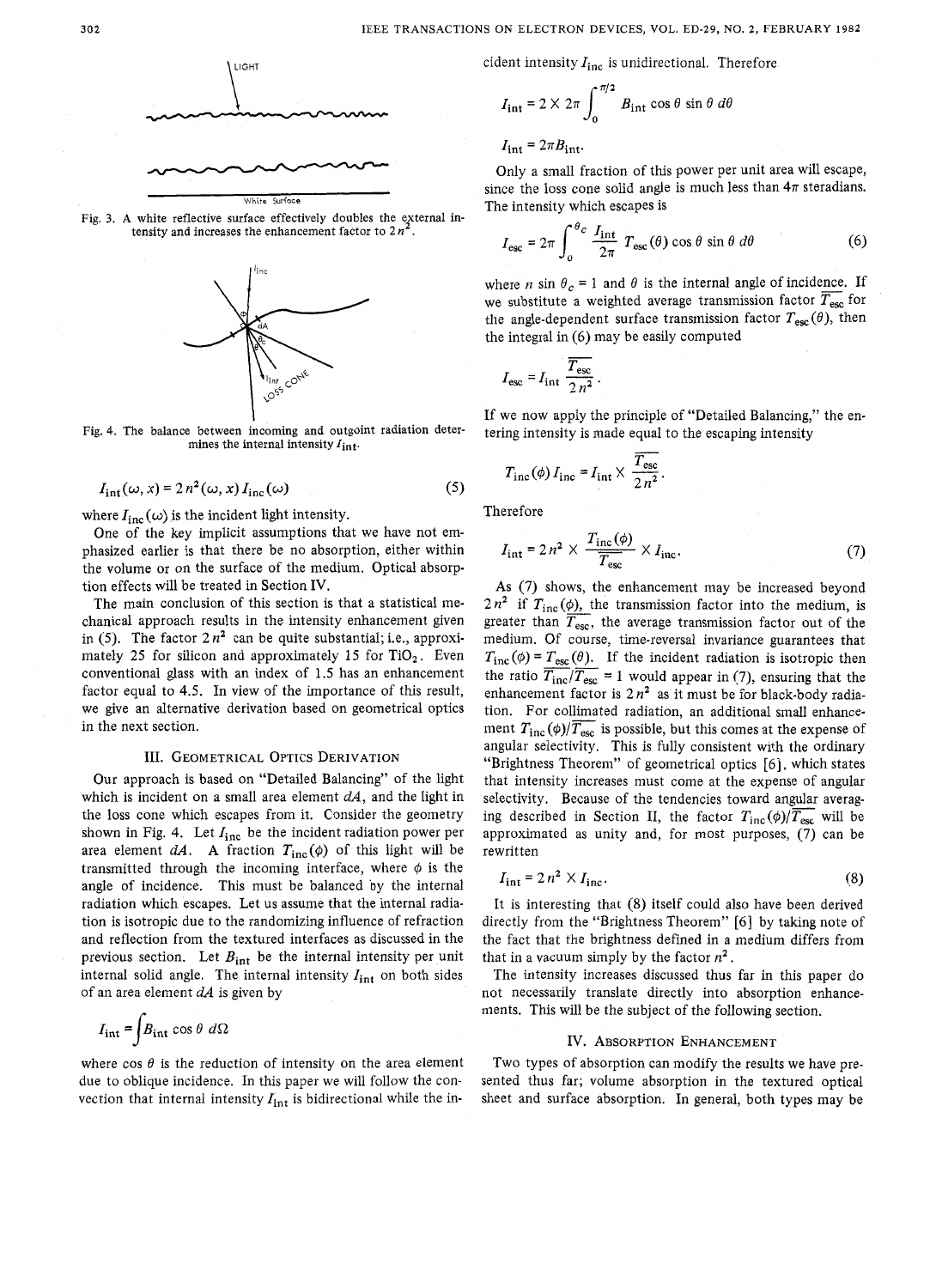expected to be present. For example, in a semiconductor solar cell material, there would be absorption in the semiconductor itself and also at the surfaces due to absorption in the "transparent" electrodes, and due to imperfect reflectors at the rear surface. In this section, we will model the intensity-enhancement effects allowing for absorption. First we will set up a general method. Then we will model two specific geometries that might be of interest for solar cells.

The approach we will follow is to balance the input of light from external sources with the loss of light from the optical medium by absorption and refraction through the escape cone. The light input is  $A_{\text{inc}}I_{\text{inc}}$ , where  $A_{\text{inc}}$  is the surface area on which light is incident and the other symbols have the same meaning as before. To estimate the loss of light, we will proceed along the same lines as in Section 111. We will assume that the light internal to the medium is isotropic due to the randomizing influence of refraction and reflection. There will be three contributions to light which is lost:

1) Light will escape through the escape cone at the rate

$$
\frac{A_{\rm esc}I_{\rm int}\overline{T_{\rm esc}}}{2\,n^2}
$$

where  $A_{\rm esc}$  is the surface area from which light can escape, which is not necessarily equal to  $A_{inc}$ , and the other symbols have the same meaning as before.

**2)** Light may be absorbed due to imperfect reflection from the boundaries

$$
\int_0^{\pi/2} \eta A_{\text{refl}} I_{\text{int}} \cos \theta \sin \theta \, d\theta = \frac{\eta A_{\text{refl}} I_{\text{int}}}{2}
$$

where  $\eta$  is the fractional absorption due to imperfect reflection at the boundaries and  $A_{refl}$  is the surface area of imperfect reflection.

3) Finally, there may be absorption within the bulk

$$
\int \frac{\alpha I_{\text{int}}}{2\pi} dV d\Omega \approx \alpha I I_{\text{int}} A_{\text{inc}} \int_0^{\pi} \sin \theta \, d\theta = 2\alpha I I_{\text{int}} A_{\text{inc}} \tag{9}
$$

where  $dV$  is a volume element in the bulk,  $\alpha$  is the absorption coefficient, and *(9)* may be regarded as a definition of the effective thickness *1.* This will be approximately the mean thickness of the sheet. Equation *(9)* implicitly assumes that the bulk absorption is sufficiently weak that  $I_{int}$  is uniform throughout the volume.

Equating the light gained to the light lost

$$
A_{\rm inc} T_{\rm inc} I_{\rm inc} = \left\{ \frac{A_{\rm esc} T_{\rm esc}}{2n^2} + \frac{\eta A_{\rm ref1}}{2} + 2\alpha l A_{\rm inc} \right\} I_{\rm int.}
$$
 (10)

Regarding  $I_{int}$  as the unknown, the expression may be rewritten

$$
I_{\rm int} = \frac{T_{\rm inc} I_{\rm inc}}{\left\{ \left( A_{\rm esc} / A_{\rm inc} \right) \left( \overline{T_{\rm esc}} / 2 n^2 \right) + \left( \eta / 2 \right) \left( A_{\rm ref1} / A_{\rm inc} \right) + 2 \alpha l \right\}}.
$$
\n(11)

Although  $(11)$  is much more complex than  $(7)$  and  $(8)$ , there are many realistic situations where the simpler expressions are adequate approximations.

One of the main questions we have in this paper is the extent to which the effects we have been discussing will act to



Fig. **5.** The integrating sphere was used to determine the light absorbed in the silicon wafer. **A** comparison is made between the reflectivity of a wafer with a rough ground rear surface (as shown) and with a polished rear surface. In the former case, there was some light lost out the edges of the silicon wafer as well as by absorption.

enhance volume absorption. Using  $(11)$  the volume absorption may be written

$$
2\alpha l A_{\rm inc} I_{\rm int}
$$

$$
= \frac{2\alpha l A_{\rm inc} T_{\rm inc} l_{\rm inc}}{\{(A_{\rm esc}/A_{\rm inc}) \, (\overline{T_{\rm esc}/2 n^2}) + (\eta/2) \, (A_{\rm ref1}/A_{\rm inc}) + 2\alpha l\}}
$$

The fraction of the incoming light which is absorbed in the volume is

$$
f_{\text{vol}} \equiv \frac{2\alpha l A_{\text{inc}} I_{\text{int}}}{A_{\text{inc}} I_{\text{inc}}}
$$

$$
= \frac{2\alpha l T_{\text{inc}}}{\left\{ (A_{\text{esc}}/A_{\text{inc}}) \left( \overline{T_{\text{esc}}/2n^2 \right) + (\eta/2) \left( A_{\text{refl}}/A_{\text{inc}} \right) + 2\alpha l \right\}}. (12)
$$

This reduces simply to the transmission factor  $T_{inc}$  of the incoming light in the limit of very high absorption coefficient  $\alpha$ .

**A** corresponding expression may be written for the total fraction absorbed, including absorption due to imperfect reflection at the surfaces

$$
f_{\text{tot}} = \frac{2\alpha l + (\eta/2) (A_{\text{refl}}/A_{\text{inc}})}{(A_{\text{esc}}/A_{\text{inc}}) (\overline{T_{\text{esc}}}/2n^2) + (\eta/2) (A_{\text{refl}}/A_{\text{inc}}) + 2\alpha l} T_{\text{inc}}.
$$
\n(13)

The absorption enhancement in (12) and (13) is of direct interest for weakly absorbing indirect-gap semiconductors like crystalline silicon. **As** (12) shows, volume absorption can be very substantial even when  $\alpha l$  is only  $1/4n^2$  which is 1/50 for silicon. The absorption enhancement factor is twice the intensity enhancement factor due to angle averaging effects. The use of these formulas is best illustrated by some specific examples.

Consider the reflectivity of a silicon wafer as measured on an integrating sphere, which is shown in Fig. *5.* For these measurements, a white reflective medium was placed behind the wafer. The front surface of the wafer was polished. The main idea is to compare the overall reflectivity when the rear surface is either ground rough or polished smooth. The comparison is made in Fig. 6. With both surfaces polished, we have a plane parallel plate, the situation described in Fig. 2(b) where angular randomization within the silicon does *not* occur. The light simply makes a round trip in the wafer.

On the other hand, if the rear surface of the silicon is ground rough, internal angular randomization does occur. We may apply (12) and (13) to this situation. The Fresnel transmission of the silicon front surface  $T_{\text{inc}}$  is about 0.68. The areas  $A_{\text{esc}}$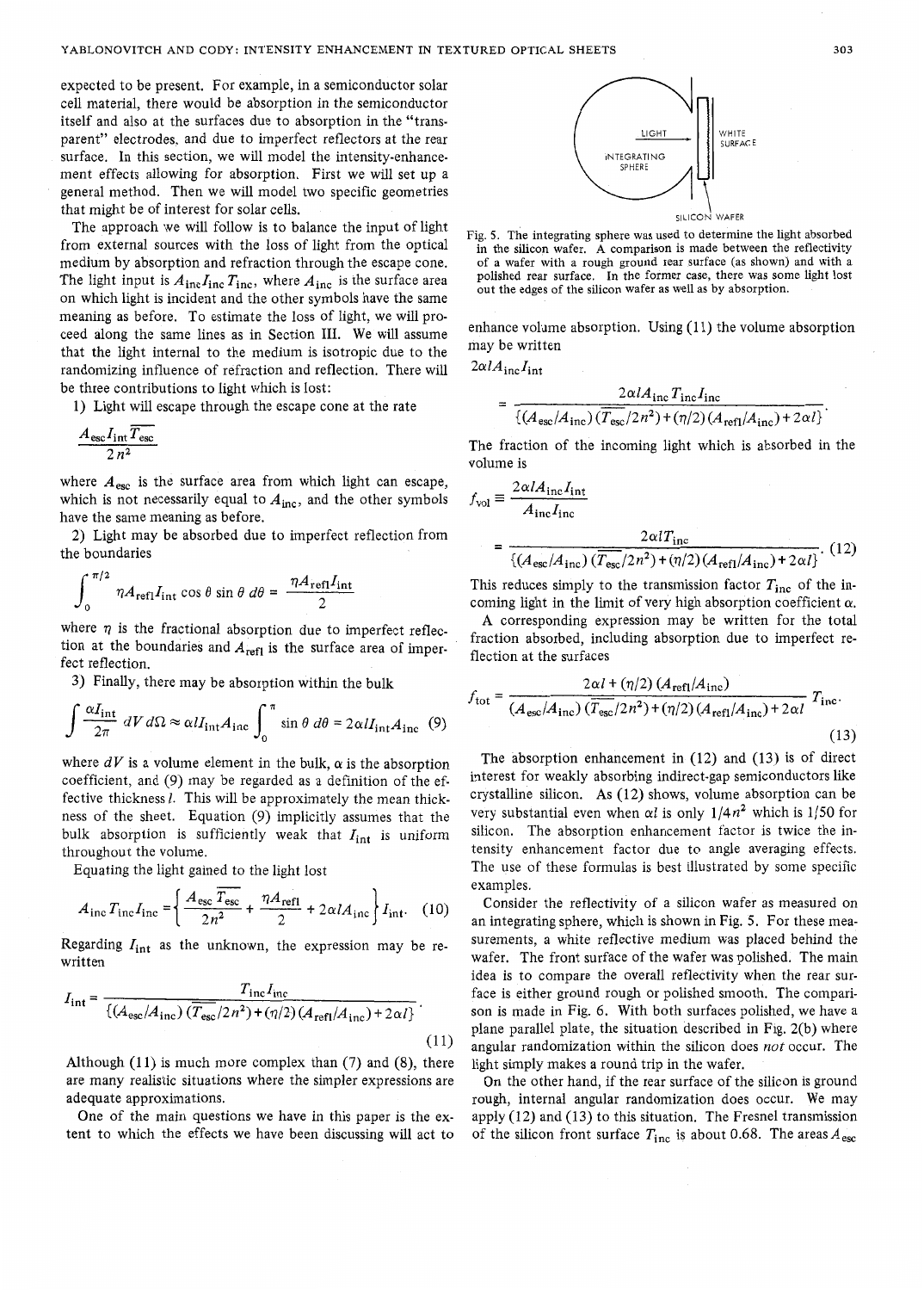BACKSCATTERED LIGHT VS. WAVELENGTH



Fig. 6. The reflectivity of a silicon wafer whose rear surface is either ground rough or smoothly polished. Smooth lines are experiment. The dashed lines are theory. The theory for the rough ground surface is **(13)** in the text. The theory for the smooth polished surface assumes simple round-trip absorption.

and  $A_{inc}$  are the same and equal to the front surface area. The rear surface was covered with  $MgCO<sub>3</sub>$  an almost perfect white reflector, which is frequently used as a reference of whiteness. In the geometry of Fig. 5, the edges of the silicon wafer are actually external to the integrating sphere. Some of the internally trapped light, therefore, escapes across the cylindrical surface defined by the periphery of the round opening in the integrating sphere. This cylindrical surface in the silicon can be regarded as an imperfect reflector of area  $A_{\text{refl}} = 2\pi rl$  where r is the radius of the opening in the integrating sphere. Therefore

$$
A_{\text{refl}}/A_{\text{inc}} = 2\pi r l/\pi r^2 = 2l/r.
$$

The parameters in this experiment were  $r = 1$  cm and  $l =$ 0.025 cm. The quantity  $\eta$  which represents the departure from unit reflectivity at this edge is difficult to estimate *a*  priori, since it depends on the details of the roughness. The value  $\eta = 0.82$  describes well the wavelength-independent backscattered light in Fig. 6 in the transparent region between 1.2 and 1.35  $\mu$ m. With these values for parameters and the known wavelength-dependent **[7]** absorption coefficient, a fairly good fit is obtained between  $(1 - f_{\text{tot}})$  from (13) and experiment through the band-edge transition wavelengths (dashed and smooth lines, respectively, in Fig. 6).

The geometry described in Figs. 5 and 6 is a very favorable one for solar cells and was first described  $[1]$ ,  $[2]$  some time ago. Fig. 6 shows clearly the shift of the effective absorption edge toward the infrared for the light-trapping case.

Another geometry which has received some interest [8], consists of grains of silicon embedded in a glass sheet as shown in Fig. 7. It has already been recognized that the light which falls in the glass between the grains is not wasted. It tends to be trapped and eventually find its way into the silicon grains. We may analyze that situation in a similar way as previously. Let us denote the quantities pertaining to the incident light by the subscript 1, those pertaining to the silicon by the subscript



Fig. **7. A** composite sheet consisting of silicon grains in a glass matrix. The theory in the text shows that even the light which falls between the grains will tend to be absorbed ultimately by the silicon.

2, and those pertaining to the glass by subscript **3.** Let us also assume that the white backing layer is perfectly reflective. The energy balance for the glass may be written<br>  $A = \overline{T} \cdot I$ 

$$
\frac{A_{23}\overline{T}_{23}I_2}{2(n_2/n_3)^2} + A_{13}T_{13}I_1 = \left(\frac{A_{13}\overline{T}_{13}}{2n_3^2} + \frac{A_{23}\overline{T}_{23}}{2}\right)I_3 \quad (14)
$$

where the first expression on the left-hand side is the light escaping from the silicon into the glass and the second expression is the incident light. On the right-hand side are the two terms describing the escape of light into the air and into the silicon, respectively. **A** similar energy balance may be written for the silicon

$$
\frac{A_{23} \overline{T}_{23} I_3}{2} + A_{12} T_{12} I_1
$$
\n
$$
= \left( \frac{A_{12} \overline{T}_{12}}{2n_2^2} + \frac{A_{23} \overline{T}_{23}}{2(n_2/n_3)^2} + 2 \alpha I A_{12} \right) I_2.
$$
\n(15)

Here there is an additional term due to absorption and  $l$  represents a typical absorption thickness of the silicon grain. Equations (14) and (15) should be regarded as two simultaneous equations in the two unknowns  $I_2$  and  $I_3$ . A specific numerical solution would be helpful in estimating the extent to which light falling between the grains tends to be wasted. For this purpose, let us assume that the area of the sheet occupied by the silicon grains  $A_{12}$  equals the area  $A_{13}$  filled in by the glass. For numerical simplicity, let us assume also that *A23* is also the same area. For the indices of refraction take  $n_2$  = 3.53 in the silicon and  $n_3$  = 1.5 in the glass. For the transmission factor  $\overline{T}_{23}$  of the glass-silicon interface, take the normal incidence Fresnel reflectivity,  $1 - (n_2 - n_3)^2/$  $(n_2 + n_3)^2 = 0.84$ . Let us assume there is an antireflection coating for the incident rays into the silicon so that  $T_{12} \approx$ 0.96 which is the same as the transmission coefficient into the glass. With these values of parameters, the simultaneous equations  $(14)$  and  $(15)$  can be solved

$$
I_2 = \left(\frac{0.8316}{\alpha l + 0.0319}\right) 0.96 I_1 \tag{16}
$$

where  $0.96I_1$  is the transmitted incident intensity, and the quantity in parentheses is a type of enhancement factor. The important implications of (16) become apparent only upon examination of its various limits. Consider, for example, the situation in the region of wavelengths within the bandgap of silicon where  $\alpha = 0$ . Then

$$
I_2 = \frac{0.8316 \times 0.96}{0.0319} I_1
$$

which just happens to be  $25I_1 = 2 n_2^2 I_1$ . This, of course, must be according to the considerations of Section 11.